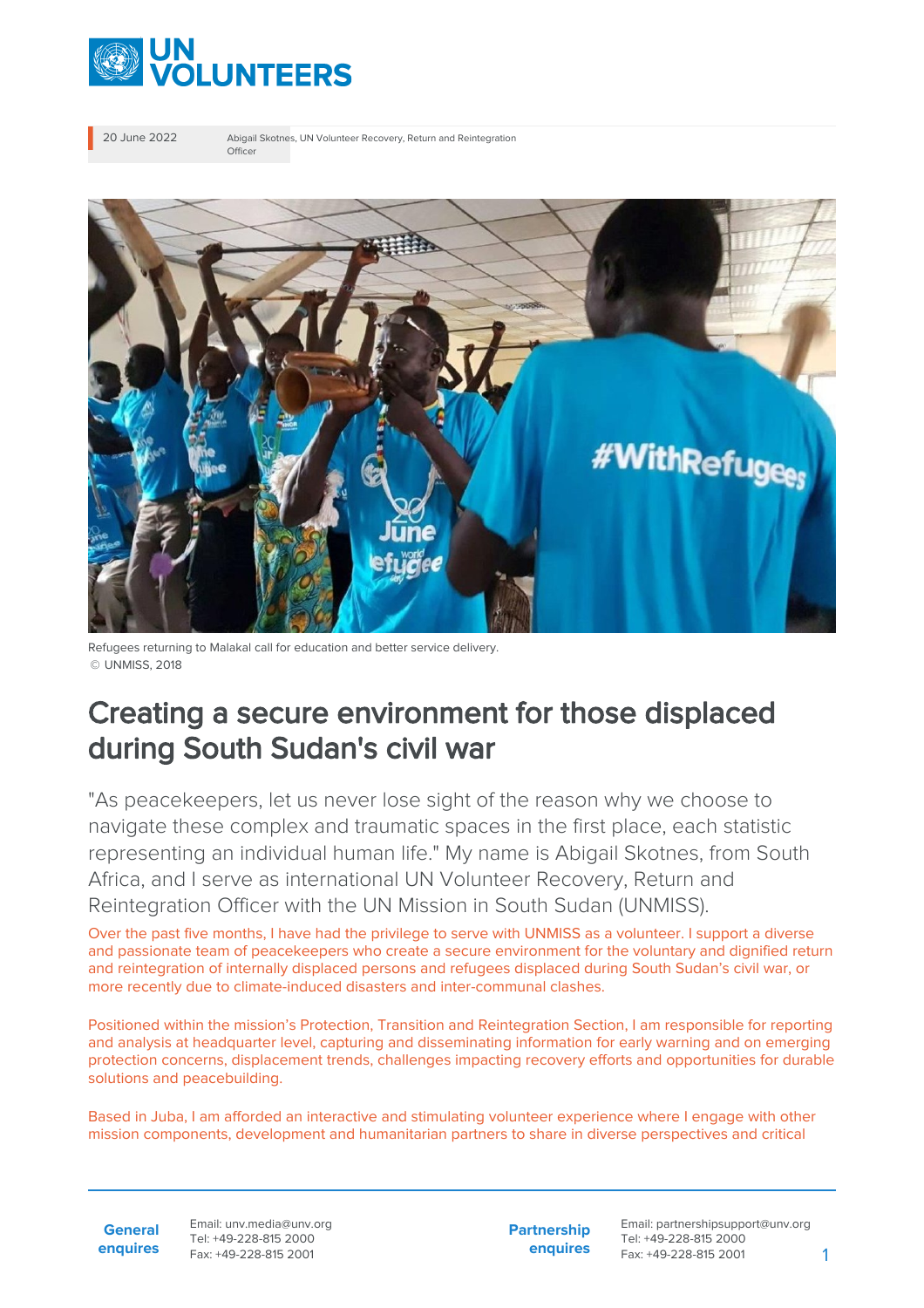

## thought.

This experience has expanded my research and practical engagement with issues of protracted displacement, grappling with the complexity of navigating returns and recovery in a highly volatile and transitional context.

I find it rewarding to contribute tangible informational products, which can inform and support the mission's contingency and response planning to address challenges identified by our teams in the field. Beyond reporting and analysis, I find value in contributing to the section's programmatic activities, designed to enhance community resilience and support income-generating opportunities (with a strong focus on women's empowerment) in areas of return.

Abigail provides a skillset fit for information analysis and dissemination of the Protection, Transition and Reintegration Section's contribution to the UNMISS mandate. This includes strengthening information management systems and building capacity of staff crucial to the mission's institutional memory. Having Abigail as part of the team is pivotal to the section's success. --Ronald Mayanja, Recovery, Return and Reintegration Officer and Abigail's supervisor at UNMISS

Throughout my professional journey, I have learnt the immense value of immersing myself in the local context, learning local histories and stories, and engaging with people out in the field, away from the confines of our compound – and compound life is certainly my greatest challenge!

Visiting displacement sites across Darfur, along the Sudan-Ethiopia border and, more recently, outside the UN premises in Juba, has given me a glimpse into the undignified reality of some of the world's 84 million forcibly displaced people living without access to basic service provisions, housing, or land – but also shown me their immense resilience. I believe it is essential to get close to the realities of your work if you are going to do justice to the needs and lived experiences of those portrayed in your writings and reports.

It is one thing to talk about 84 million forcibly displaced people worldwide, and another to contemplate the meaning behind this figure. Let us remain mindful of the human and individual cost for all those displaced from conflict or natural disasters. As peacekeepers, let us never lose sight of the reason why we choose to navigate these complex and traumatic spaces in the first place, each statistic representing an individual human life. --Abigail Skotnes, Recovery, Return and Reintegration Officer, UNMISS

I am proud to work alongside colleagues who inspire me every day with their dedication and commitment (albeit with immense personal sacrifice) to provide lifesaving assistance, physical protection and capacity building to improve the lives of displaced and conflict-affected populations across South Sudan.

To me, volunteering means sharing in diversity, experience and knowledge, to both learn from

**General enquires** Email: unv.media@unv.org Tel: +49-228-815 2000 Fax: +49-228-815 2001

**Partnership enquires**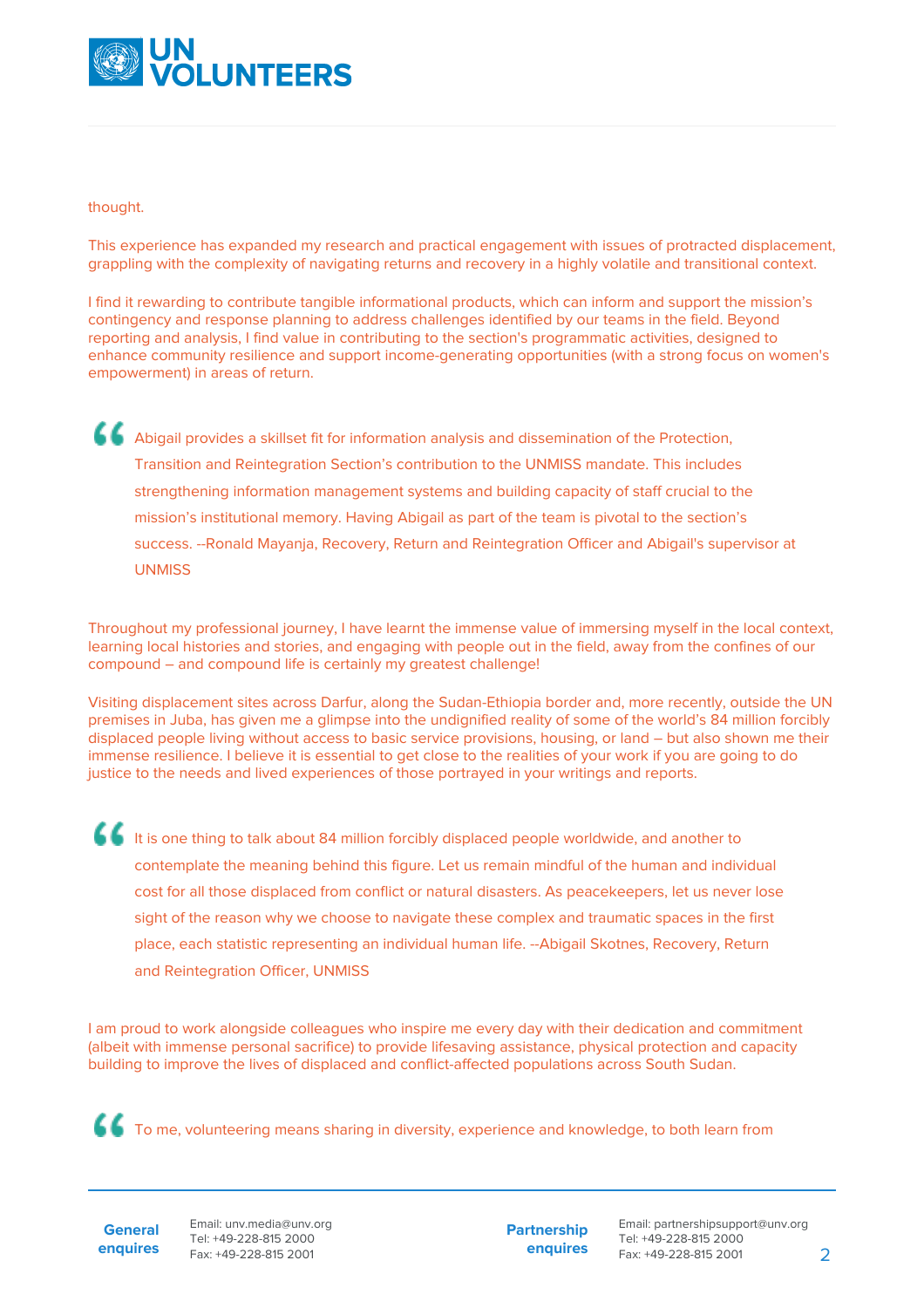

and be humbled by others. Through volunteerism, I have met and interacted with some of the strongest and most resilient people I know, whether it be through supporting clean-up efforts so that families displaced by the 2011 Fukushima earthquake, tsunami and nuclear disaster can return home, or working alongside both friends and colleagues from all corners of the globe, exchanging our histories, cultures and unique perspectives. --Abigail Skotnes



## $\bullet$ East and Southern Africa

## • World Refugee Day • UN Peacekeeping

Sustainable Development Goal: SDG 10: Reduced inequalities SDG 16: Peace, justice and

**General enquires** Email: unv.media@unv.org Tel: +49-228-815 2000 Fax: +49-228-815 2001

**Partnership enquires**